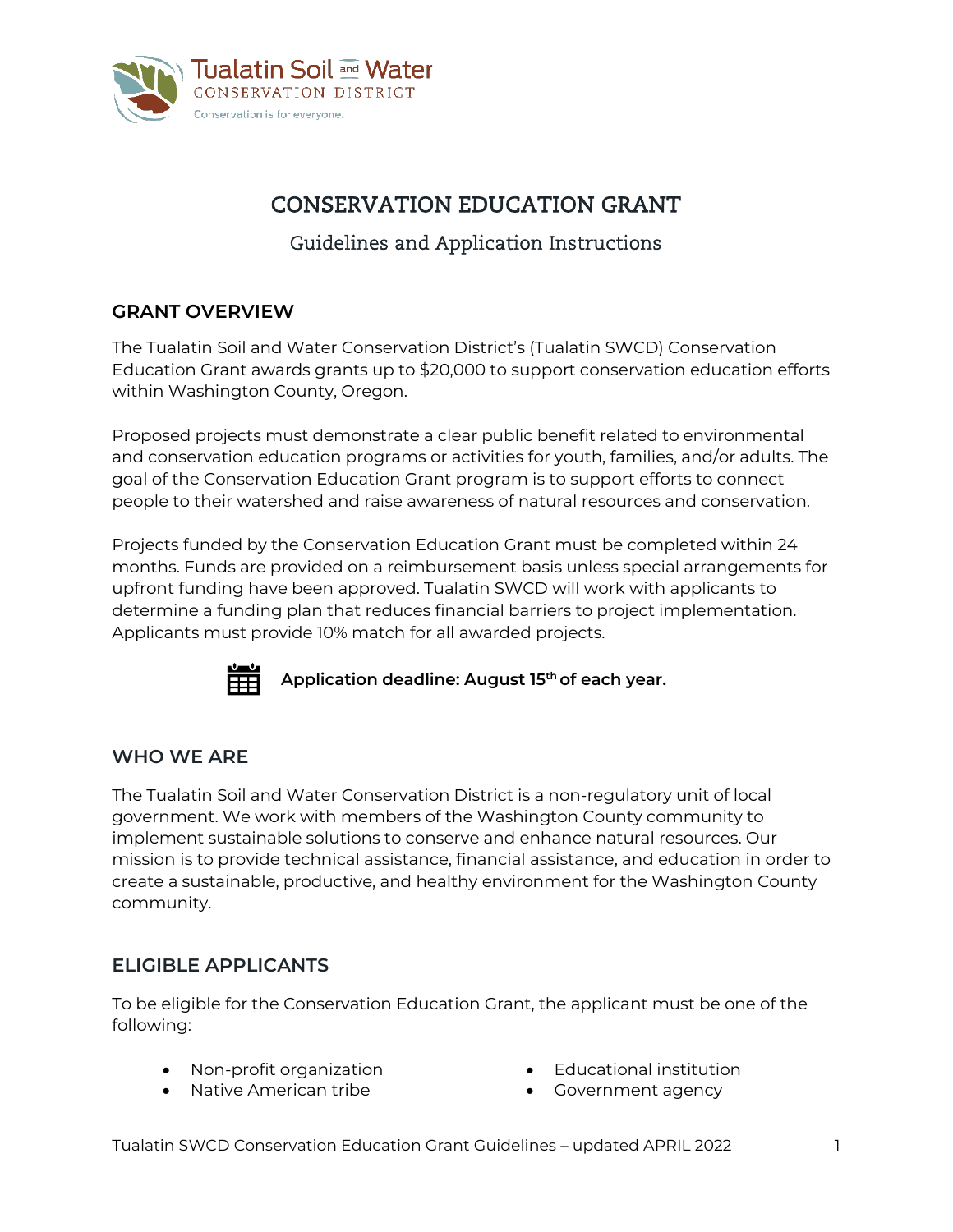

## **PROJECT CRITERIA**

To be eligible for the Conservation Education Grant, the proposed project must meet all of the following criteria:

- 1. Advance the mission of Tualatin SWCD.
- 2. Focus on conservation education programming or environmental workforce development.
- 3. Be located in Washington County.
- 4. Provide a clear public benefit.
- 5. Be completed within 24 months of the grant agreement being signed.

## **PROJECT EXAMPLES**

The list below provides examples of projects that would meet project criteria #2 by addressing conservation education or environmental workforce development. Projects are not limited to the examples provided in this list.

- Develop/deliver direct educational programs and/or materials related to natural resource conservation, including:
	- o Curriculum development
	- o Educational workshops
	- o Creation of written or audiovisual instructional/outreach materials
	- o Environmental art projects
	- o Field-based learning and experiences
- Youth leadership and job skills programs, including:
	- o Mentorship or youth corps programs
	- o Job skill development for careers in natural resources, conservation, and/or environmental education.

## **APPLICATION INSTRUCTIONS**

Tualatin SWCD uses an online grant submission process. Applicants will need to create an online account with Submittable to access and complete the grant application. **Applications are due via Submittable by midnight on August 15th of each year.** Application questions can be previewed at the end of this document. To apply for a Conservation Education Grant:

#### **1. Create an applicant account on Submittable.** Visit<https://swcd.submittable.com/submit> to begin the process.

For assistance creating an account, view these online instructions, <https://submittable.help/en/articles/904856-how-do-i-submit> or contact Submittable at support@submittable.com.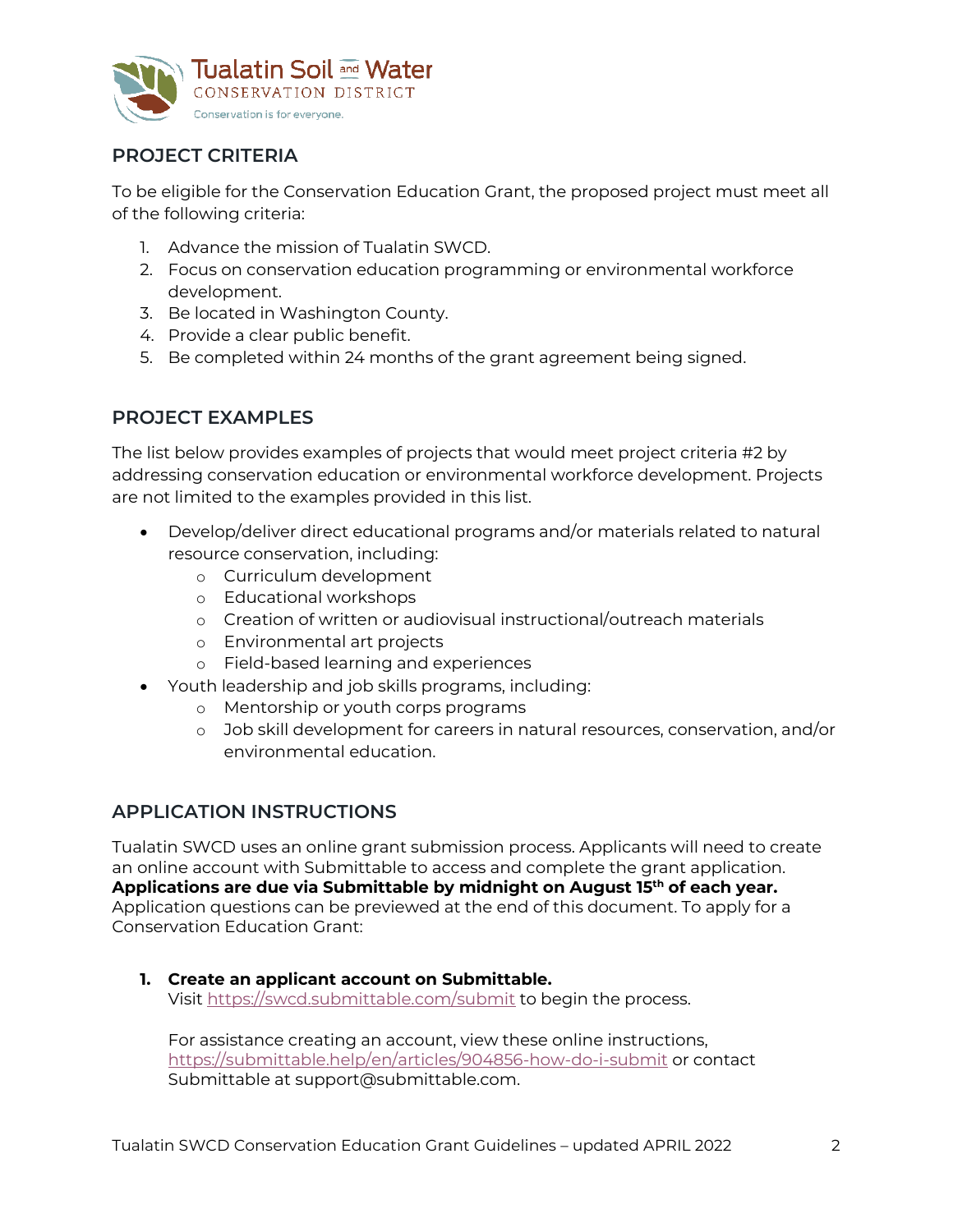

### **2. Complete and submit the online application form.**

After creating a Submittable account, navigate to the Conservation Education Grant selection and click "Apply." Complete all required sections of the application, including collecting signatures from landowners and match providers, if applicable. You will have the opportunity to submit supplemental documents, including photos, maps, letters of support, and detailed project plans.

By providing an electronic signature on the application, the applicant certifies that:

- Funds will be used only for the purposes approved by Tualatin SWCD and will not be used for lobbying, for attempts to influence voting or legislation, or for litigation of any kind.
- The project/event will comply with Tualatin SWCD's non-discrimination policy.
- Subject to the limitations of the Oregon Tort Claims Act (ORS 30.260 through 30.300), the applicant organization agrees to be responsible for its own actions and for any damage or third-party liability arising from the organization's activities related to its agreement with Tualatin SWCD. It agrees to indemnify and hold harmless Tualatin SWCD and its officers, directors, agents, and employees from any and all losses, claims, damages, and expenses resulting from, or arising out of, the acts or omissions of the applicant and its officers, directors, agents, and employees under the agreement.
- The applicant agrees that obtaining permits, if needed, is the responsibility of the applicant. Tualatin SWCD is not responsible for the safety of organizers or participants in the project/event, or for providing insurance coverage. The applicant is advised to check to be sure adequate insurance coverage is obtained for the project/event.

If submitting your application via the online grant management program is a challenge, please contact us at (503) 334-2288 for support.

## **FUNDING DETAILS**

- The maximum funding request is \$20,000 per application.
- Applicants may hold only one Conservation Education Grant at a time. A previously awarded Conservation Education Grant must be successfully completed and closed out prior to applying for another. The applicant may, however, be a partner on more than one project/application at a time. If the applicant is a government organization, Native American tribe, or educational institution, the limitation is applied per bureau or department.
- Applicants must provide a 10% match for all awarded projects. Match can be provided in the form of cash, labor, and/or donated materials. The value of volunteer hours can be calculated using the rate provided by [www.independentsector.org](http://www.independentsector.org/) (\$29.95 as of 4/18/2022). Funds or labor that are directly related to implementation of the proposed project and occurred within the twelve months prior to the award can be reported as match.
- Indirect/administrative costs may be included in the project budget, up to 10% of the total funding requested. Additional documentation may be required.

Tualatin SWCD Conservation Education Grant Guidelines - updated APRIL 2022 3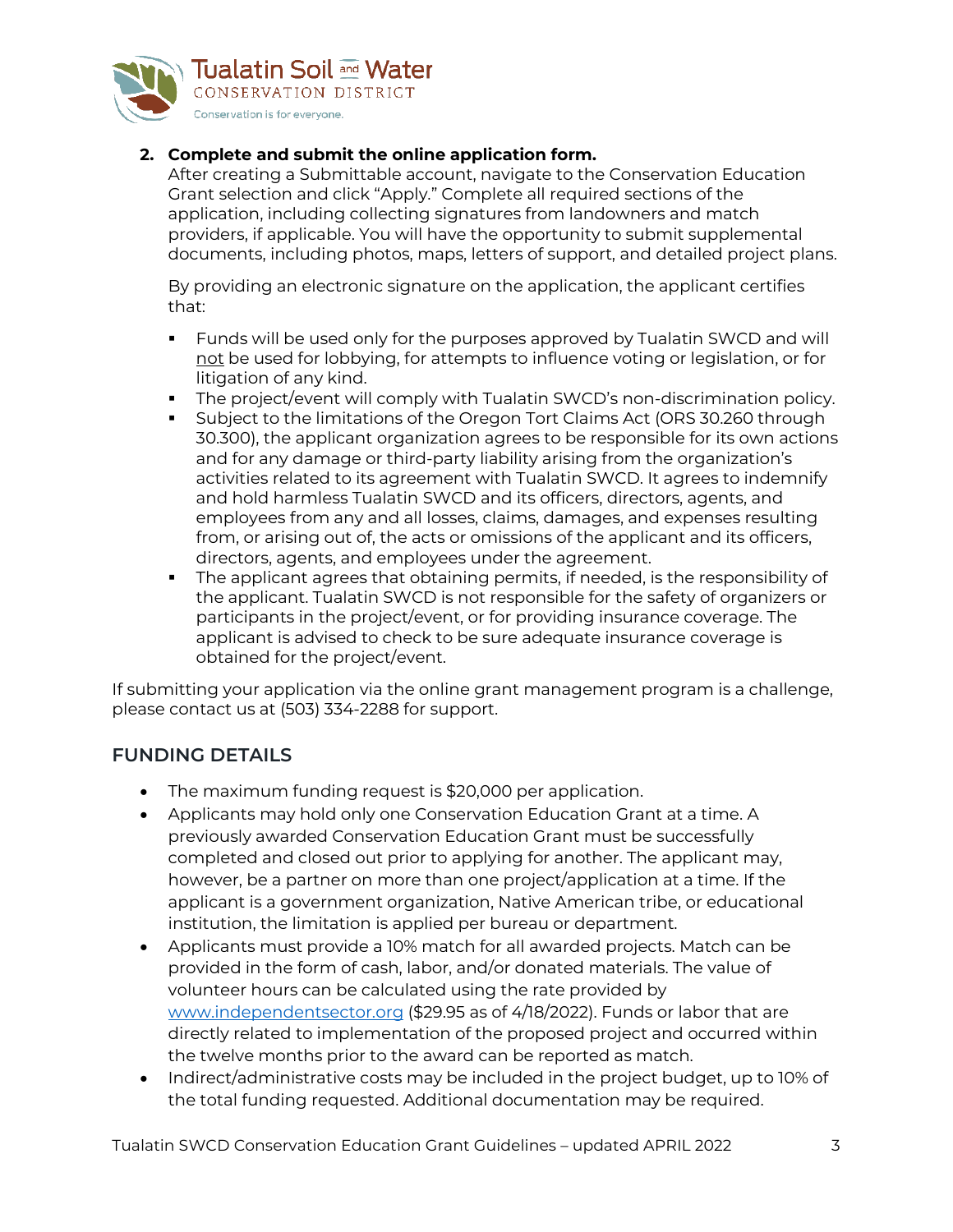

- Payment will be made by Tualatin SWCD on a reimbursement basis, up to the amount awarded by Tualatin SWCD. In circumstances where upfront costs pose a barrier to project implementation, Tualatin SWCD may enter into an agreement with the grantee to provide partial funding upfront. The project budget is seen as an estimate of anticipated expenses. Tualatin SWCD will reimburse approved actual expenses, which must be documented with copies of bills, invoices, and/or receipts.
- Applicants must submit requests for reimbursement no later than **45 days** after the project completion date. Reimbursement requests and documentation received after that time may not be processed.
- Tualatin SWCD will hold back payment of 10% of the dollar amount awarded until the required project completion report has been received and accepted by Tualatin SWCD.

The following expense types will not be reimbursed by Tualatin SWCD:

- Project expenses incurred before the funding agreement is in place (signed by both parties).
- Capital campaigns, site improvements, or acquisitions of land.
- Political or religious activities.
- Meals and refreshments (unless explicitly approved in the project budget).

Payments totaling \$600 or more in a calendar year may be considered by the IRS to be reportable income. Applicants who receive Tualatin SWCD funding will be required to complete an IRS W-9 form. If applicable, Tualatin SWCD will report the income to the IRS and to the applicant on a 1099-MISC form. The applicant should consult a tax advisor regarding income reporting requirements and whether project-related expenses may be included as deductions on the applicant's tax returns to offset this income.

## **AWARD ACCEPTANCE REQUIREMENTS**

Notice of award is provided to applicants following approval by the Tualatin SWCD Board of Directors. Applicant eligibility, project eligibility, approval or denial of applications, and dollar amounts awarded (for individual projects or organizations, as well as for the funding cycle/fiscal year) will be determined at the discretion of the Tualatin SWCD Board of Directors.

If your proposal is awarded, the decision will be formalized with a written grant agreement that will include Tualatin SWCD and grantee responsibilities, a description of reporting and monitoring requirements, procedures for requesting payments, etc.

The applicant agrees to provide public recognition of Tualatin SWCD's support, which may include signage, mention on the applicant's website or newsletter, listing of Tualatin SWCD as a sponsor on brochures, verbal announcement at the event, or in another form as appropriate.

Grantees are expected to submit a brief written report, complete financial report, and photos following the project/event. The report should describe the activity,

Tualatin SWCD Conservation Education Grant Guidelines – updated APRIL 2022 4